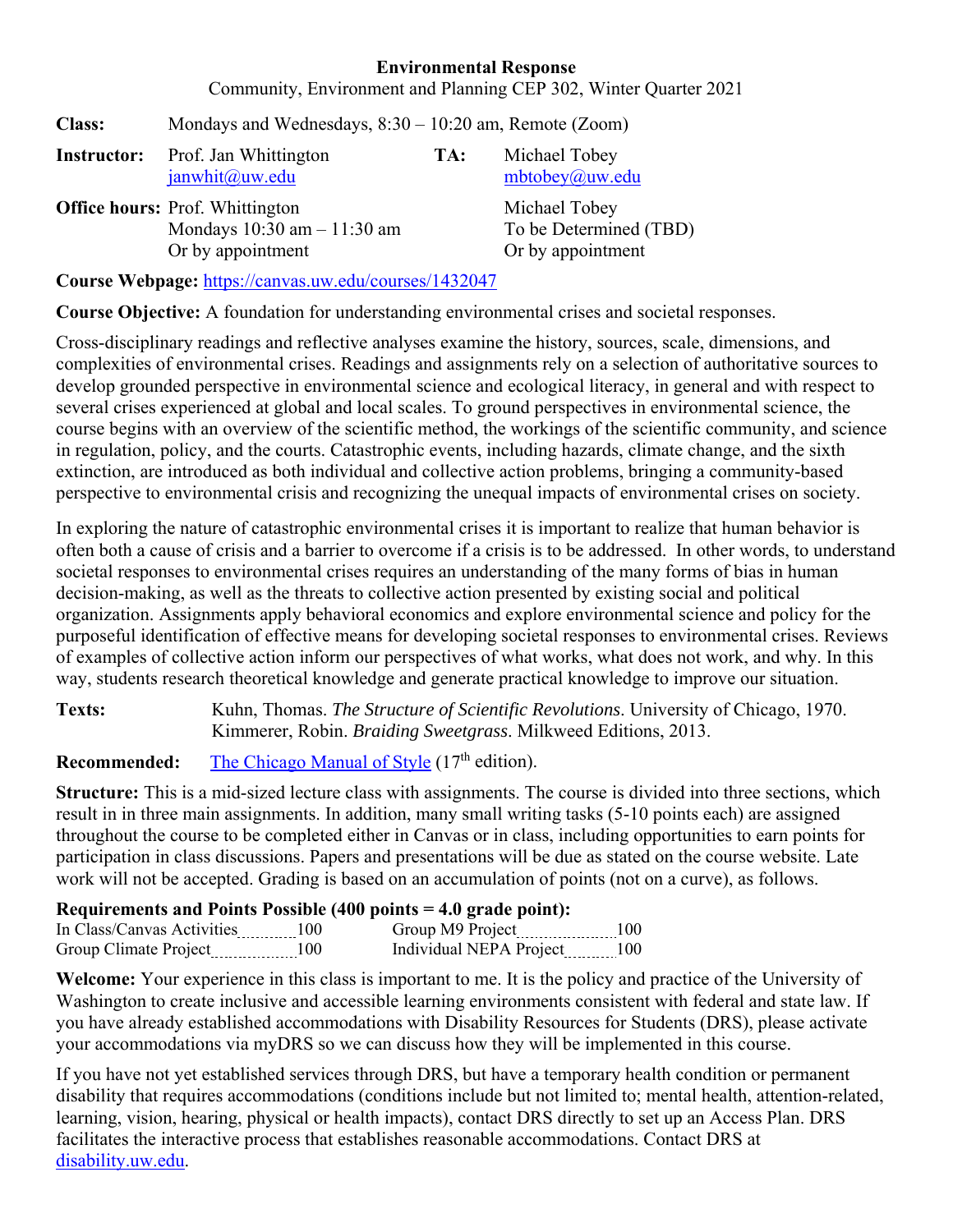**Course Information and Communication:** Course content and communication are through Canvas. Canvas is not the best system we have seen, but we are using it because it is governed by a formal agreement (a service level agreement) between the UW and the company that owns Canvas, which assists UW in managing the software in ways that protect students, including compliance with FERPA, the U.S. law that protects student privacy. Check these features regularly:

- **Canvas Modules** for access to course content. See also Canvas Home and Syllabus pages. Modules are used to organize assignments, discussions, G-suite, quizzes, and other course content.
- **Zoom** for links to class meetings, Professor office hours, and TA office hours. All times shown are in Seattle, Washington, USA, Pacific Standard Time (Winter Quarter). Make sure that you are logged in to Zoom through your UW net ID (your UW email address) in order to access this class. If you are logged in with your UW account, your use of Zoom is protected by a formal service level agreement with the UW and is FERPA compliant To sign in to Zoom using your UW account, visit: https://washington.zoom.us/ (for more information about UW Zoom's use of data, see https://itconnect.uw.edu/connect/phones/conferencing/zoom-video-conferencing/uwzoom-faq/privacy/). Please note that as a UW student, you also have an account on Zoom for your own use.
- **Zoom** to access recordings of class meetings (not office hours). Regular class meetings will be recorded on Zoom and available for viewing after class from the Canvas Zoom page.
- **G-Suite**, such as Google Docs and Google Presentations, for activities in class. Make sure that you are logged in to Google through your UW net ID (your UW email address) in order to access these materials. If you access Google using your UW account, your use of G-Suite products will also be governed by a formal agreement (a service level agreement) between UW and Google (Alphabet), to comply with FERPA and protect privacy.
- **Piazza** to discuss the subject matter of this course, or to ask questions of your Professor and TA that are about the content or requirements of the course. If you want to ask a question only for the Professor and TA (instructors in Piazza) then choose the option of posting a private question. You can also choose to post anonymously to your classmates. Do not use Piazza for confidential communications. Piazza is not the best system we have seen, but we are using it because it is FERPA compliant, which means that the company that owns Piazza has agreed to protect your privacy as a student, and the contents that you share with Piazza are not available to search engines. Piazza has a feature that allows you to opt-in to send your information to private companies, and we **do not**  recommend using this feature. If you don't want to receive messages from Piazza, you can change the settings.
- **Canvas Announcements** for messages that apply to all students. Check regularly.
- **Canvas Grade** page for points earned on each assignment. Note that the percentages in Canvas are not correct, and do not rely on those to estimate your grade.
- **Canvas Inbox** to email your TA and Professor. Provide a reason for the message in the subject line. Use Canvas Inbox for all confidential communications or to protect privacy.

**Grading:** Graded assignments in this course are organized into four categories. All grades are a result of the sum of point scores, as follows. Use of outside websites or expertise (such as Course Hero) is **strictly prohibited**.

| <b>In-Class/Canvas Activities:</b>                                              | 100 total possible                |
|---------------------------------------------------------------------------------|-----------------------------------|
| Activities Announced in Class (conscientious effort to participate)             | 5 each (keep top 8 scores)        |
| Canvas Discussion (your own unique effort to understand and apply the material) | 5 points each (keep top 10)       |
| Piazza Participation (ask and answer questions meaningful to the course)        | 5 points each folder (keep top 2) |
| <b>Group M9 Project:</b>                                                        | 100 total possible                |
| Group Paper Grade                                                               | 80 points                         |
| Peer Review                                                                     | 20 points                         |
| <b>Group Climate Change Project:</b>                                            | 100 total possible                |
| Part 1                                                                          | 20 points                         |
| Part 2                                                                          | 30 points                         |
| Part 3                                                                          | 30 points                         |
| Peer Review                                                                     | 20 points                         |
| <b>Individual NEPA Project:</b>                                                 | 100 total possible                |
| Part 1                                                                          | 20 points                         |
| Part 2                                                                          | 40 points                         |
| Part 3                                                                          | 40 points                         |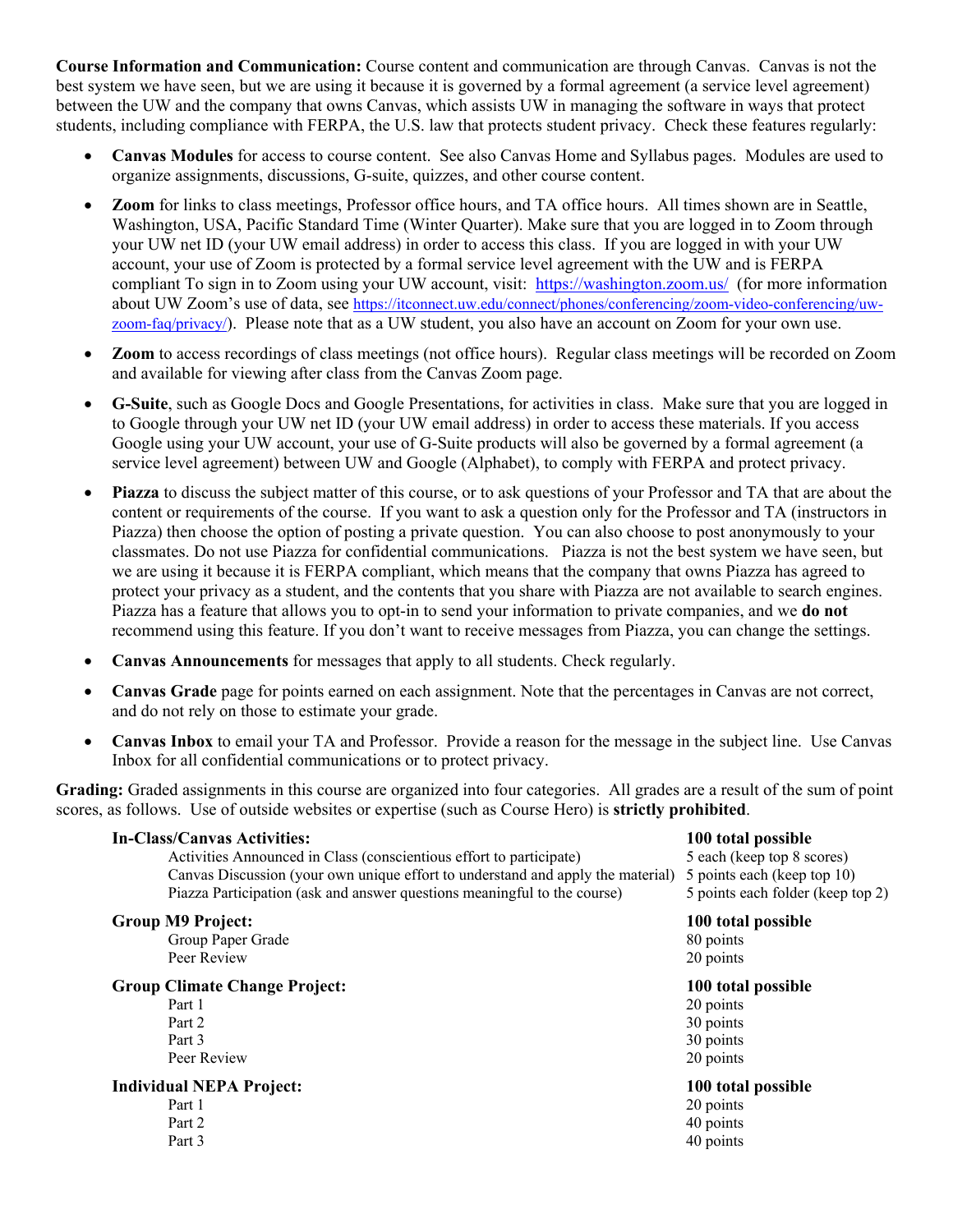**Academic Integrity:** The University takes academic integrity very seriously. Behaving with integrity is part of our responsibility to our shared learning community. If you're uncertain about if something is academic misconduct, ask me. I am willing to discuss questions you might have. Acts of academic misconduct may include but are not limited to:

- Cheating (working collaboratively on quizzes/exams and discussion submissions, sharing answers and previewing quizzes/exams)
- Unauthorized collaboration (working with each other on assignments)
- Plagiarism (representing the work of others as your own without giving appropriate credit to the original author(s)). This constitutes plagiarism whether it is intentional or unintentional. I advise each of you to read a style manual in order to learn how to avoid plagiarism. **Accurate use of references and citation style, in conformance with the Chicago Manual of Style (17th Edition), will constitute a significant portion of writing and presentation grades.**

Cheating, unauthorized collaboration, and plagiarism may lead to disciplinary action by the University against the student who submitted the work. Students found to have engaged in academic misconduct may receive a zero on the assignment. The University of Washington Student Conduct Code (WAC 478-121) defines prohibited academic and behavioral conduct and describes how the University holds students accountable as they pursue their academic goals. Concerns about these or other behaviors prohibited by the Student Conduct Code will be referred for investigation and adjudication by the Associate Dean for Academic Affairs, the College of Built Environments. More information can be found online at https://www.washington.edu/studentconduct/.

**COVID-19:** The health and safety of the University of Washington community are the institution's priorities. Until otherwise stated, **face coverings** are required per UW COVID Face Covering Policy:

- Indoors when other people are present and in all public and common areas, such as lobbies, hallways, stairways, restrooms and elevators
- Outdoors when keeping a six-foot distance from others may not be possible

**This includes all classrooms and buildings/public spaces on each of the UW campuses.** If you physically can't wear a mask, you choose not to wear a mask, your mask isn't appropriate/sufficient, or if you aren't wearing a mask properly (covering both your nose and mouth), you *CANNOT* be in the classroom and will be asked to leave. If you have a medical condition or health risk as outlined in the UW COVID Face Covering Policy, you may request an accommodation. Please contact Disability Resources for Students office **BEFORE GOING TO CLASS** at uwdrs@uw.edu (Seattle). Please review the UW Environmental & Safety face covering requirements and frequently asked questions and compliance with social distancing protocols. https://www.ehs.washington.edu/face-covering-requirements

**Students Taking the Course from Outside the US:** Faculty members at U.S. universities – including the University of Washington – have the right to academic freedom which includes presenting and exploring topics and content that other governments may consider to be illegal and, therefore, choose to censor. Examples may include topics and content involving religion, gender and sexuality, human rights, democracy and representative government, and historic events. If, as a UW student, you are living outside of the United States while taking courses remotely, you are subject to the laws of your local jurisdiction. Local authorities may limit your access to course material and take punitive action towards you. Unfortunately, the University of Washington has no authority over the laws in your jurisdictions or how local authorities enforce those laws. If you are taking UW courses outside of the United States, you have reason to exercise caution when enrolling in courses that cover topics and issues censored in your jurisdiction. If you have concerns regarding a course or courses that you have registered for, please contact your academic advisor who will assist you in exploring options.

**Campus Safety:** Call SafeCampus at 206-685-7233 anytime – no matter where you work or study – to anonymously discuss safety and well-being concerns for yourself or others. SafeCampus's team of caring professionals will provide individualized support, while discussing short- and long-term solutions and connecting you with additional resources when requested.

**Religious Accommodations:** Washington state law requires that UW develop a policy for accommodation of student absences or significant hardship due to reasons of faith or conscience, or for organized religious activities. The UW's policy, including more information about how to request an accommodation, is available at Religious Accommodations Policy (https://registrar.washington.edu/staffandfaculty/religious-accommodations-policy/). Accommodations must be requested within the first two weeks of this course using the Religious Accommodations Request form (https://registrar.washington.edu/students/religious-accommodations-request/).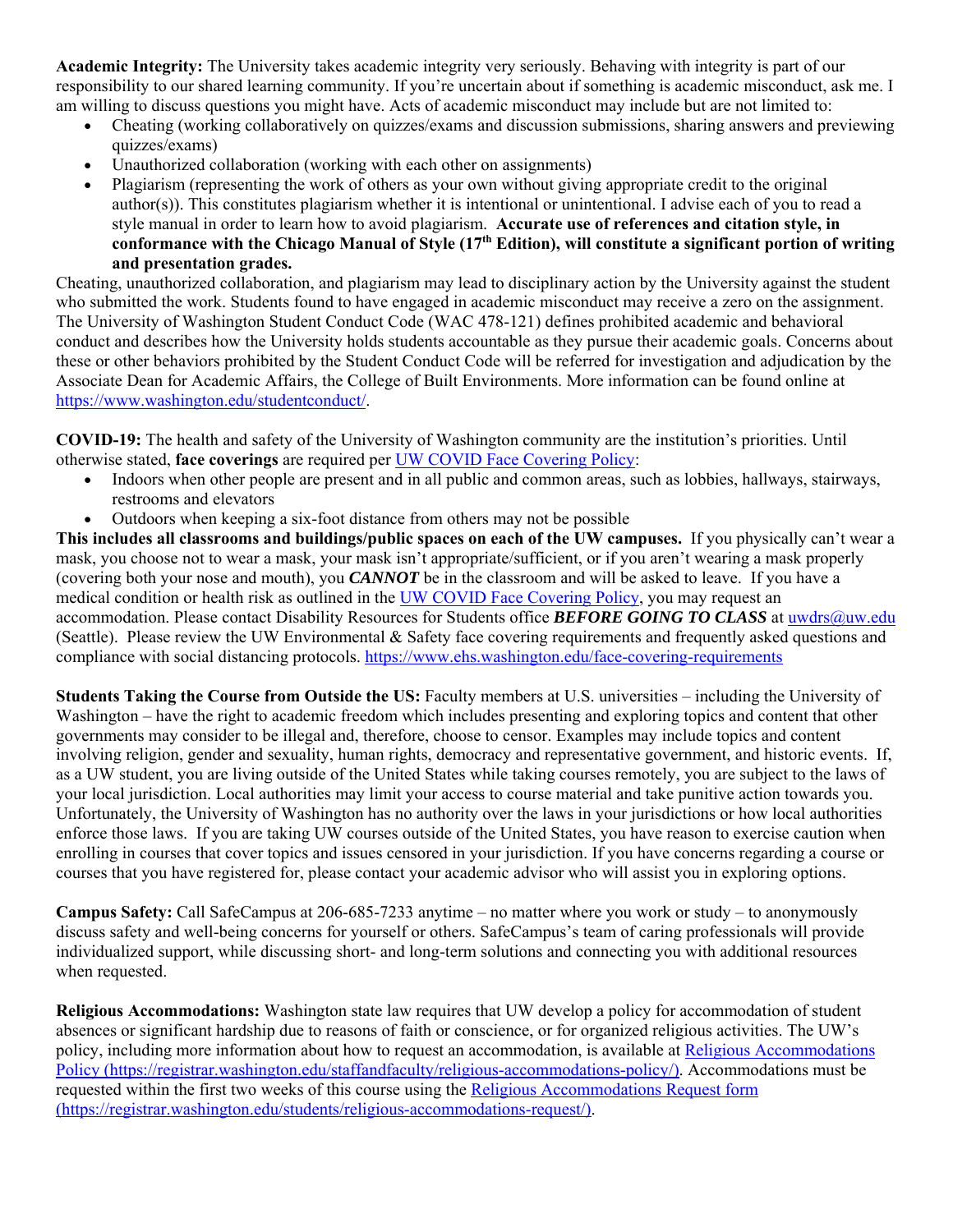| Date          | <b>Course Schedule</b><br><b>Topic</b> | <b>Readings</b>                                                                                                                                                                                                                                                                                                                             |
|---------------|----------------------------------------|---------------------------------------------------------------------------------------------------------------------------------------------------------------------------------------------------------------------------------------------------------------------------------------------------------------------------------------------|
| Jan 4         | Introduction                           | Syllabus                                                                                                                                                                                                                                                                                                                                    |
| 1:1           |                                        | Bullard, D. D., Gardezi, M., Chennault, C., & Dankbar, H. (2016). Climate Change and Environmental<br>Justice: A Conversation with Dr. Robert Bullard. Journal of Critical Thought and Praxis,<br>5 (2). https://doi.org/https://doi.org/10.31274/jctp-180810-61                                                                            |
| Jan 6<br>1:2  | <b>Science</b>                         | Descartes, Rene. Discourse on the Method of Rightly Conducting One's Reason and of Seeking Truth in the<br>Sciences. 1637. (Parts One and Two, ebook available at UW Libraries, also at<br>https://www.gutenberg.org/files/59/59-h/59-h.htm)                                                                                                |
|               |                                        | Popper, Karl. The Logic of Scientific Discovery. 1959 (any edition). (Chapter III, Parts 12-15; Chapter IV,<br>Parts 21 and 22)                                                                                                                                                                                                             |
|               |                                        | "Who gets to breathe clean air in New Delhi?" The New York Times, December 17, 2020.<br>https://www.nytimes.com/interactive/2020/12/17/world/asia/india-pollution-inequality.html                                                                                                                                                           |
|               |                                        | Watkins, Derek. "How We Reported on Pollution in New Delhi Through Two Children" The New York<br>Times, December 24, 2020. https://www.nytimes.com/2020/12/24/insider/india-measuring-pollution.html                                                                                                                                        |
| Jan 11<br>2:1 | <b>Science</b>                         | Kuhn, Thomas. The Structure of Scientific Revolutions. University of Chicago, 1970. (Chapters II, III, IV and<br>VI)                                                                                                                                                                                                                        |
|               |                                        | Latour, Bruno. Science in Action. Harvard University Press. 1987. (Introduction and Chapter 1)                                                                                                                                                                                                                                              |
|               |                                        | Bromwich, Jonah Engel. "The darkest timeline." The New York Times, December 26, 2020.<br>https://www.nytimes.com/2020/12/26/style/climate-change-deep-adaptation.html                                                                                                                                                                       |
|               |                                        | Bendell, Jem. "Deep adaptation: a map for navigating climate tragedy" Institute for Leadership and<br>Sustainability (IFLAS) Occasional Papers Volume 2. University of Cumbria, Ambleside, UK. (Unpublished)<br>(Read the first 8 pages, up to "Looking Ahead")<br>http://insight.cumbria.ac.uk/id/eprint/4166/1/Bendell DeepAdaptation.pdf |
| Jan 13        | <b>Science</b>                         | Kuhn, Thomas. The Structure of Scientific Revolutions. University of Chicago, 1970. (Chapters VIII, X, XII)                                                                                                                                                                                                                                 |
| 2:2           | <b>Assign M9</b>                       | Kimmerer, Robin. Braiding Sweetgrass: Indigenous Wisdom, Scientific Knowledge and the Teachings of<br>Plants. Milkweed Editions, 2013. (Pages 156-166, Mishkos Kenomagwen: The Teachings of Grass)                                                                                                                                          |
|               |                                        | Bullard, Robert D. 1999. "Dismantling Environmental Racism in the USA." Local Environment 4 (1): 5.<br>doi:10.1080/13549839908725577                                                                                                                                                                                                        |
| Jan 18        | <b>M9 Earthquake</b>                   | Schulz, Kathryn. "The Really Big One" The New Yorker, July 20, 2015.                                                                                                                                                                                                                                                                        |
| 3:1           | (No Class)                             | http://www.newyorker.com/magazine/2015/07/20/the-really-big-one                                                                                                                                                                                                                                                                             |
|               |                                        | Whittington, Jan. "Invest to withstand the test of time: Capital planning for high-impact earthquakes"<br>Washington Journal of Environmental Law and Policy 7 (2): 444-454.<br>https://www.law.washington.edu/wjelp/issues/default.aspx?v=7                                                                                                |
|               |                                        | University of Washington, Natural Hazards. "M9". Seattle, WA: College of the Environment, University of<br>Washington. https://hazards.uw.edu/geology/m9/ [The main text of About, People, Research, Workshops]                                                                                                                             |
|               |                                        | For your assignment: Samson, Alaine (ed). The Behavioral Economics Guide 2018.                                                                                                                                                                                                                                                              |
|               |                                        | BehavioralEconomics.com. https://www.behavioraleconomics.com/the-be-guide/the-behavioral-economics-<br>guide-2018/ [Selected Behavioral Science Concepts, pages 121-163 (an A-Z Glossary); the Introduction to the<br>guide is recommended, but optional]                                                                                   |
| Jan 20<br>3:2 | M9 Earthquake                          | Oreskes, Naomi. "Science and public policy: what's proof got to do with it?" Environmental Science & Policy<br>7, no. 5 (2004): 369-383.                                                                                                                                                                                                    |
|               |                                        | Fiorino, Daniel. Making Environmental Policy. University of California Press. 1995. (Chapter 2)                                                                                                                                                                                                                                             |
|               |                                        | Repetto, Robert. Punctuated Equilibrium and the Dynamics of US Environmental Policy. Yale University<br>Press, $2006.$ (Chapter 1)                                                                                                                                                                                                          |
|               |                                        | Recommended: Field, Edward H., Thomas H. Jordan, Lucile M. Jones, Andrew J. Michael, Michael L.<br>Blanpied, et al. "The Potential Uses of Operational Earthquake Forecasting" Seismological Research Letters,<br>87 (2A, March/April 2016): 313-322. doi: 10.1785/0220150174,<br>https://hazards.uw.edu/geology/m9/publications/           |
| Jan 25        | <b>Climate Change</b>                  | Rich, Nathaniel. "Losing Earth" New York Times, August 1, 2018. (Part 1.1 - 1.8)                                                                                                                                                                                                                                                            |
| 4:1           | M9 Due<br><b>Assign CC</b>             | https://www.nytimes.com/interactive/2018/08/01/magazine/climate-change-losing-earth.html#main (Also<br>available through UW Libraries, online access through Gale Cengage Literature Resource<br>Center, http://link.galegroup.com/apps/doc/A548925001/LitRC?u=wash_main&sid=LitRC&xid=04e6d5a3.                                            |
|               |                                        | Scripps Institute of Oceanography, CO <sub>2</sub> . "Keeling curve lessons" Scripps CO <sub>2</sub> Program, Accessed: August 1,<br>2018. https://scrippsco2.ucsd.edu/history legacy/keeling curve lessons.html                                                                                                                            |
|               |                                        | National Research Council. 1979. Carbon Dioxide and Climate: A Scientific Assessment. Washington, DC:<br>The National Academies Press. https://doi.org/10.17226/12181 [Foreword (vii-viii), Preface (ix-x), 1<br>Summary and Conclusions $(1-3)$ , 2 Carbon in the Atmosphere $(4-6)$ ]                                                     |
| Jan 27<br>4:2 | <b>Climate Change</b>                  | Rich, Nathaniel. "Losing Earth: The decade we almost stopped climate change: A tragedy in two acts" The<br>New York Times Magazine, August 5, 2018. (Part 2.1 - 2.8, Epilogue)                                                                                                                                                              |
|               |                                        | https://www.nytimes.com/interactive/2018/08/01/magazine/climate-change-losing-earth.html#main (Also                                                                                                                                                                                                                                         |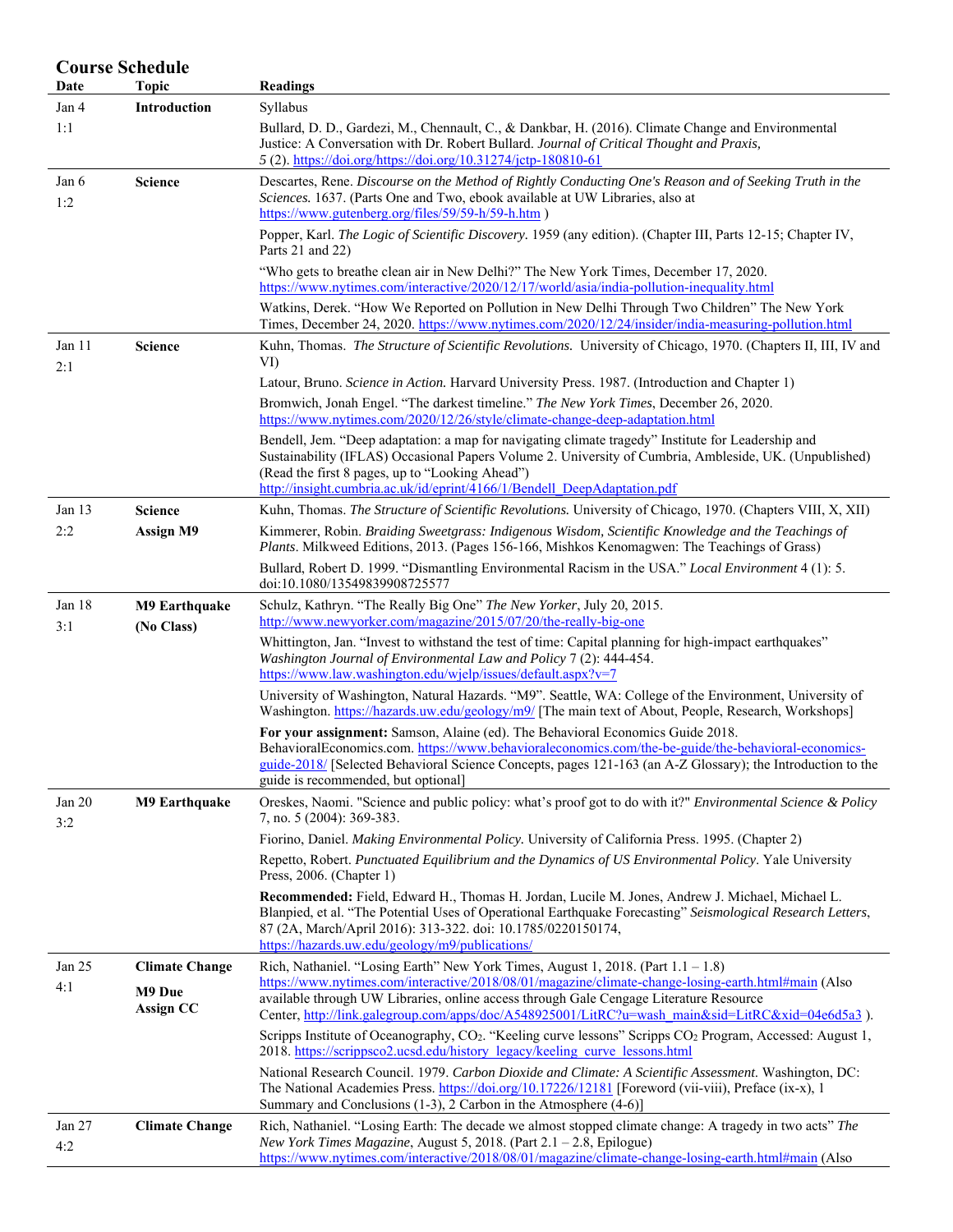|               |                                   | available through UW Libraries, online access through Gale Cengage Literature Resource<br>Center, http://link.galegroup.com/apps/doc/A548925001/LitRC?u=wash_main&sid=LitRC&xid=04e6d5a3).                                                                                                                                                                                                                                                                                                                                                                                                                                                                                                                                                                                                                                 |
|---------------|-----------------------------------|----------------------------------------------------------------------------------------------------------------------------------------------------------------------------------------------------------------------------------------------------------------------------------------------------------------------------------------------------------------------------------------------------------------------------------------------------------------------------------------------------------------------------------------------------------------------------------------------------------------------------------------------------------------------------------------------------------------------------------------------------------------------------------------------------------------------------|
|               |                                   | Hardin, Garrett. "The tragedy of the commons." Science 13 December 1968, 162 (3859): 1243-1248.                                                                                                                                                                                                                                                                                                                                                                                                                                                                                                                                                                                                                                                                                                                            |
|               |                                   | Kimmerer, Robin. Braiding Sweetgrass: Indigenous Wisdom, Scientific Knowledge and the Teachings of<br>Plants. Milkweed Editions, 2013. (Pages 303-309, Windigo Footprints)                                                                                                                                                                                                                                                                                                                                                                                                                                                                                                                                                                                                                                                 |
| Feb 1<br>5:1  | <b>Climate Change</b><br>CC 1 Due | United Nations Climate Change. "What is the Paris Agreement?" United Nations Framework Convention on<br>Climate Change (UNFCCC), 2018. https://unfccc.int/process-and-meetings/the-paris-agreement/what-is-the-<br>paris-agreement [Read the main text of the website, and download and read the Authentic Texts of the Paris<br>Agreement]                                                                                                                                                                                                                                                                                                                                                                                                                                                                                |
|               |                                   | Intergovernmental Panel on Climate Change (IPCC), 2018. Global warming of 1.5°C. An IPCC Special<br>Report on the impacts of global warming of $1.5^{\circ}$ C above pre-industrial levels and related global greenhouse<br>gas emission pathways, in the context of strengthening the global response to the threat of climate change,<br>sustainable development, and efforts to eradicate poverty [V. Masson-Delmotte, P. Zhai, H. O. Pörtner, D.<br>Roberts, J. Skea, P. R. Shukla, A. Pirani, W. Moufouma-Okia, C. Péan, R. Pidcock, S. Connors, J. B. R.<br>Matthews, Y. Chen, X. Zhou, M. I. Gomis, E. Lonnoy, T. Maycock, M. Tignor, T. Waterfield (eds.)]. World<br>Meteorological Organization, Geneva, Switzerland, 32 pp. https://www.ipcc.ch/sr15/ [read "Summary for<br>Policymakers", sections A, B, and D] |
|               |                                   | Recommended: C. Le Quéré, R. M. Andrew, J. G. Canadell, S. Sitch, J. I. Korsbakken, et al. 2016. Global<br>Carbon Budget 2016. Earth System Science Data, 8:605-649. doi:10.5194/essd-8-605-2016.<br>https://www.earth-syst-sci-data.net/8/605/2016/essd-8-605-2016.pdf (compare this scientific paper to its<br>supporting infographic, available at: http://www.globalcarbonproject.org/carbonbudget/18/infographics.htm                                                                                                                                                                                                                                                                                                                                                                                                 |
| Feb 3<br>5:2  | <b>Climate Change</b>             | United Nations. The Emissions Gap Report 2019. United Nations Environment Program, 2019. [Review the<br>Interactive Summary, https://www.unenvironment.org/interactive/emissions-gap-report/2019/, download the<br>full report, read Executive Summary, https://www.unenvironment.org/resources/emissions-gap-report-2019]                                                                                                                                                                                                                                                                                                                                                                                                                                                                                                 |
|               |                                   | Kolbert, Elizabeth. "The climate of man - II" The New Yorker, May 2, 2005.<br>https://www.newyorker.com/magazine/2005/05/02/the-climate-of-man-ii                                                                                                                                                                                                                                                                                                                                                                                                                                                                                                                                                                                                                                                                          |
|               |                                   | Recommended: Steffen, Will, Johan Rockström, Katherine Richardson, et al. "Trajectories of the Earth<br>System in the Anthropocene" PNAS, 115 (33, August 14, 2018): 8252-8259.<br>https://www.pnas.org/content/pnas/115/33/8252.full.pdf                                                                                                                                                                                                                                                                                                                                                                                                                                                                                                                                                                                  |
| Feb 8         | <b>Climate Change</b>             | Foster, Kenneth and Peter Huber. Judging Science. MIT Press, 1999. (Chapter 1, Chapter 2 to p28, Chapter 3                                                                                                                                                                                                                                                                                                                                                                                                                                                                                                                                                                                                                                                                                                                 |
| 6:1           | CC <sub>2</sub> Due               | to p61, and Chapter 7 to p194)<br>"U.S. Climate Change Litigation" Sabin Center for Climate Change Law, 2020.                                                                                                                                                                                                                                                                                                                                                                                                                                                                                                                                                                                                                                                                                                              |
|               |                                   | http://climatecasechart.com/us-climate-change-litigation/                                                                                                                                                                                                                                                                                                                                                                                                                                                                                                                                                                                                                                                                                                                                                                  |
|               |                                   | Allen, Myles. "Fossil fuel companies know how to stop global warming. Why don't they?" TED Talk,<br>October, 2020.                                                                                                                                                                                                                                                                                                                                                                                                                                                                                                                                                                                                                                                                                                         |
|               |                                   | https://www.ted.com/talks/myles allen fossil fuel companies know how to stop global warming why do<br>$n$ t they#t-1103                                                                                                                                                                                                                                                                                                                                                                                                                                                                                                                                                                                                                                                                                                    |
|               |                                   | "Joe Biden Takes Climate Change Seriously" The New York Times, December 28, 2020.<br>https://www.nytimes.com/2020/12/28/opinion/biden-cabinet-climate-change.html                                                                                                                                                                                                                                                                                                                                                                                                                                                                                                                                                                                                                                                          |
|               |                                   | <b>Choose ONE to research:</b>                                                                                                                                                                                                                                                                                                                                                                                                                                                                                                                                                                                                                                                                                                                                                                                             |
|               |                                   | The Green New Deal. H.Res.109 - Recognizing the duty of the Federal Government to create a Green New<br>Deal.116th Congress (2019-2020). https://www.congress.gov/116/bills/hres109/BILLS-116hres109ih.pdf                                                                                                                                                                                                                                                                                                                                                                                                                                                                                                                                                                                                                 |
|               |                                   | The Sunrise Movement. https://www.sunrisemovement.org/ [About and Take Action]<br>Fridays for Future. https://www.fridaysforfuture.org/ [How and Statistics and Map]                                                                                                                                                                                                                                                                                                                                                                                                                                                                                                                                                                                                                                                       |
|               |                                   | 350.org. https://350.org/about/ [About]                                                                                                                                                                                                                                                                                                                                                                                                                                                                                                                                                                                                                                                                                                                                                                                    |
|               |                                   | Extinction Rebellion. https://rebellion.earth/ [The Truth and Act Now]                                                                                                                                                                                                                                                                                                                                                                                                                                                                                                                                                                                                                                                                                                                                                     |
|               |                                   | Our Children's Trust. "Julianna v. U.S. - Climate Lawsuit" Eugene, OR: Ourchildrenstrust.org.<br>https://www.ourchildrenstrust.org/us/federal-lawsuit/ ["constitutional climate lawsuit" link to view/download<br>text of the case in US District Court, and read Introduction and the Statement of Facts (page 51)]                                                                                                                                                                                                                                                                                                                                                                                                                                                                                                       |
| Feb 10<br>6:2 | <b>Climate Change</b>             | Popovich, Nadja. "How does your State make electricity?" The New York Times, December 24, 2018.<br>https://www.nytimes.com/interactive/2018/12/24/climate/how-electricity-generation-changed-in-your-<br>state.html [Select 3 states to compare]                                                                                                                                                                                                                                                                                                                                                                                                                                                                                                                                                                           |
|               |                                   | Grubb, Michael. "Conditional optimism: Economic perspectives on deep decarbonization" Institute for New<br>Economic Thinking, December 5, 2018. https://www.ineteconomics.org/perspectives/blog/growth-with-<br>decarbonization-is-not-an-oxymoron                                                                                                                                                                                                                                                                                                                                                                                                                                                                                                                                                                         |
|               |                                   | Rotonti, John. "What is ESG Investing?" The Motley Fool. https://www.fool.com/investing/stock-<br>market/types-of-stocks/esg-investing/                                                                                                                                                                                                                                                                                                                                                                                                                                                                                                                                                                                                                                                                                    |
|               |                                   | Recommended: Van Vuuren, Detlef P., Elke Stehfest, David E.H.J. Gernaat, et al. "Alternative pathways to<br>the 1.5 °C target reduce the need for negative emission technologies" Nature Climate Change 8 (2018): 391–<br>397.                                                                                                                                                                                                                                                                                                                                                                                                                                                                                                                                                                                             |
| Feb 15        | <b>Sixth Extinction</b>           | The Nature Conservancy. Nature in the Urban Century. November 13, 2018. https://www.nature.org/en-<br>us/what-we-do/our-insights/perspectives/nature-in-the-urban-century/?vu=r.v_urban100 [read Impacts of                                                                                                                                                                                                                                                                                                                                                                                                                                                                                                                                                                                                                |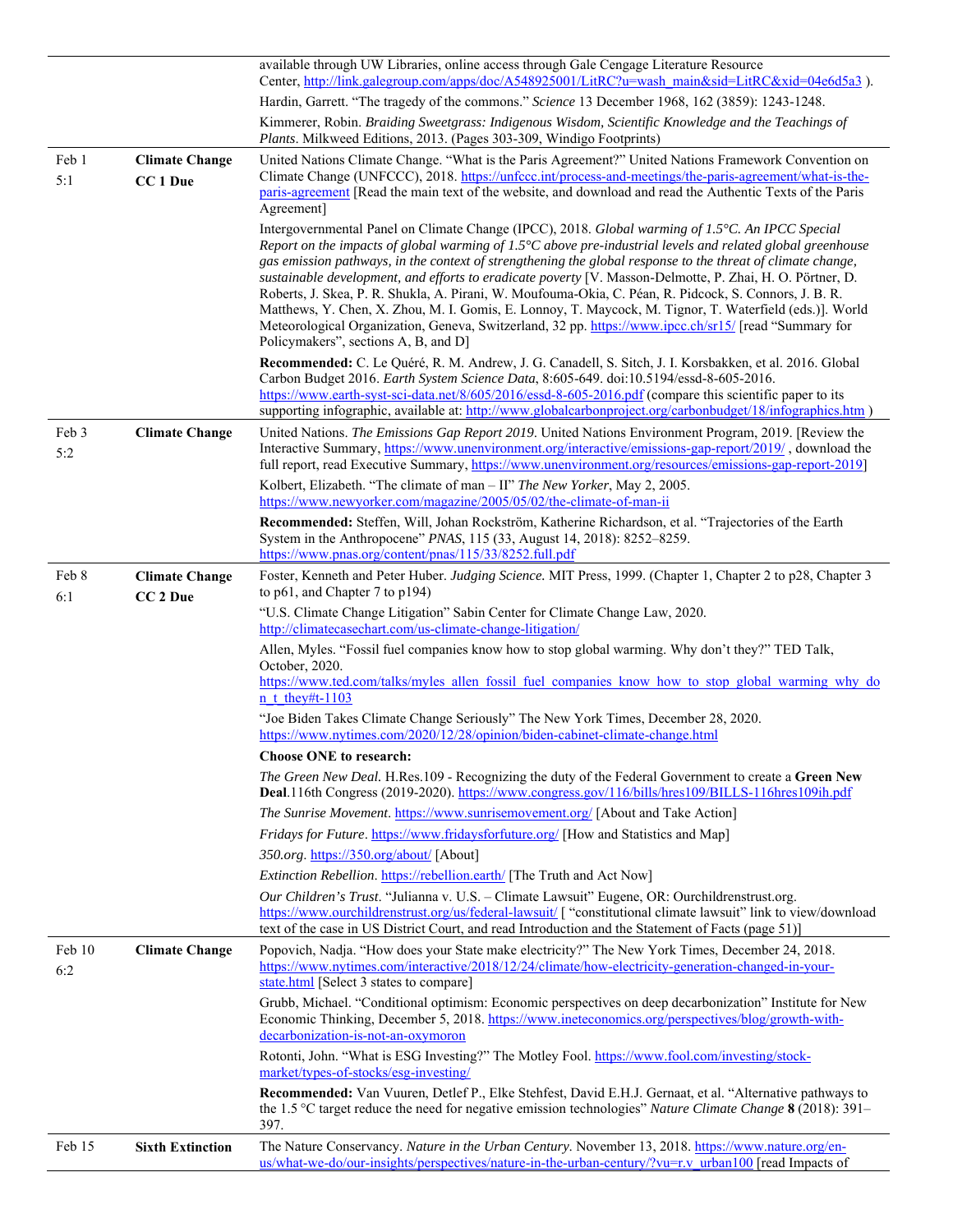| 7:1           | CC <sub>3</sub> Due                           | Urban Growth on Biodiversity (20-36); Impacts of Urban Growth on Climate Change (43-50)]                                                                                                                                                                                                                                                                                                                                                                   |
|---------------|-----------------------------------------------|------------------------------------------------------------------------------------------------------------------------------------------------------------------------------------------------------------------------------------------------------------------------------------------------------------------------------------------------------------------------------------------------------------------------------------------------------------|
|               | (No Class)                                    | Benson, Michael. "Watching Earth Burn" The New York Times, December 28, 2020.<br>https://www.nytimes.com/2020/12/28/opinion/climate-change-earth.html                                                                                                                                                                                                                                                                                                      |
|               |                                               | Endangered Species Act of 1973. (Section 7) https://www.fws.gov/endangered/laws-policies/ (for overview<br>and link to statute, read full text of statute, 44 pages)                                                                                                                                                                                                                                                                                       |
|               |                                               | For your assignment: The National Environmental Policy Act of 1969. As amended, 1982.<br>https://ceq.doe.gov/laws-regulations/laws.html (Read website, download and read the full text, 7 pages)                                                                                                                                                                                                                                                           |
| Feb 17<br>7:2 | <b>Sixth Extinction</b><br><b>Assign NEPA</b> | Kolbert, Elizabeth. "The Sixth Extinction?" The New Yorker, May 25, 2009.<br>https://www.newyorker.com/magazine/2009/05/25/the-sixth-extinction                                                                                                                                                                                                                                                                                                            |
|               |                                               | Jarvis, Brooke. "The insect apocalypse is here" The New York Times Magazine, November 27, 2018.<br>https://www.nytimes.com/2018/11/27/magazine/insect-apocalypse.html                                                                                                                                                                                                                                                                                      |
|               |                                               | "Birds 'falling out of the sky' in mass die-off in south-western US." The Guardian, September 16, 2020.<br>https://www.theguardian.com/environment/2020/sep/16/birds-falling-out-of-the-sky-in-mass-die-off-in-south-<br>western-us-aoe                                                                                                                                                                                                                    |
|               |                                               | "Mass die-off of birds in south-western US 'caused by starvation'." The Guardian, December 26, 2020.<br>https://www.theguardian.com/environment/2020/dec/26/mass-die-off-of-birds-in-south-western-us-caused-by-<br>starvation-aoe                                                                                                                                                                                                                         |
|               |                                               | <b>Read these to Compare:</b>                                                                                                                                                                                                                                                                                                                                                                                                                              |
|               |                                               | Brannen, Peter. "The Earth is not in the midst of a sixth mass extinction" The Atlantic, June 13, 2017.<br>https://www.theatlantic.com/science/archive/2017/06/the-ends-of-the-world/529545/                                                                                                                                                                                                                                                               |
|               |                                               | Ceballos, Gerardo, and Paul R. Ehrlich. "The misunderstood sixth mass extinction" Science, 08 JUN 2018:<br>1080-1081. http://science.sciencemag.org.offcampus.lib.washington.edu/content/360/6393/1080.2 [1 page]                                                                                                                                                                                                                                          |
|               |                                               | Recommended: Ceballos, Gerardo, Paul R. Ehrlich, and Rodolfo Dirzo. "Population losses and the sixth mass<br>extinction" Proceedings of the National Academy of Sciences (PNAS), Jul 2017, 114 (30): E6089-E6096;<br>DOI:10.1073/pnas.1704949114. https://www.pnas.org/content/114/30/E6089.full                                                                                                                                                           |
| Feb 22<br>8:1 | <b>Sixth Extinction</b><br><b>NEPA 1 Due</b>  | Convention on Biological Diversity (CBD). "The Convention" United Nations Environment Program<br>(UNEP). https://www.cbd.int/convention/default.shtml [read Introduction, download to read Text of the                                                                                                                                                                                                                                                     |
|               |                                               | Convention (30 pages), and view the CBD timeline]                                                                                                                                                                                                                                                                                                                                                                                                          |
|               |                                               | Barton, John. "Biodiversity at Rio" BioScience. 42(10: November 1992) 773-776.                                                                                                                                                                                                                                                                                                                                                                             |
|               |                                               | Masood, Ehsan. "The battle for the soul of biodiversity" Nature, August 22, 2018.<br>https://www.nature.com/articles/d41586-018-05984-3                                                                                                                                                                                                                                                                                                                    |
|               |                                               | Recommended: De Groot, R.; Jax, K. and P. Harrison (2016). "Links between Biodiversity and Ecosystem<br>Services" In: Potschin, M. and K. Jax (eds): OpenNESS Ecosystem Services Reference Book. EC FP7 Grant<br>Agreement no. 308428. http://www.openness-project.eu/library/reference-book/sp-link-between-biodiversity-<br>and-ecosystem-services                                                                                                       |
| Feb 24<br>8:2 | <b>Sixth Extinction</b>                       | Intergovernmental Science-Policy Platform on Biodiversity and Ecosystem Services (IPBES). "Home".<br>United Nations Environment Program (UNEP), 2018. https://www.ipbes.net/ [read About (What is IPBES?),<br>and Work Programme]                                                                                                                                                                                                                          |
|               |                                               | Intergovernmental Science-Policy Platform on Biodiversity and Ecosystem Services (IPBES) (2019):<br>"Summary for policymakers of the global assessment report on biodiversity and ecosystem services of the<br>Intergovernmental Science-Policy Platform on Biodiversity and Ecosystem Services". S. Díaz, et al. (eds.).<br>IPBES secretariat, Bonn, Germany. [pages 1-47] https://ipbes.net/global-assessment-report-biodiversity-<br>ecosystem-services |
| Mar 1<br>9:1  | <b>Sixth Extinction</b><br><b>NEPA 2 Due</b>  | Kimmerer, Robin. Braiding Sweetgrass: Indigenous Wisdom, Scientific Knowledge and the Teachings of<br>Plants. Milkweed Editions, 2013. (Pages ix, Preface, and 1-59, Planting Sweetgrass [the first 6 chapters of the<br>book])                                                                                                                                                                                                                            |
|               |                                               | Mann, Charles. "There's good fire and bad fire.' An Indigenous practice may be key to preventing wildfires"<br>National Geographic, December 17, 2020. https://www.nationalgeographic.com/history/2020/12/good-fire-<br>bad-fire-indigenous-practice-may-key-preventing-wildfires/                                                                                                                                                                         |
|               |                                               | Perspective   The move Biden can make to reverse centuries of exploitation of Native Americans - The<br>Washington Post https://apple.news/AeOiVcjncS8m3typgORAnCQ                                                                                                                                                                                                                                                                                         |
|               |                                               | For your assignment: Steinemann, Anne. "Improving alternatives for environmental impact assessment."<br>Environmental Impact Assessment Review. 21 (1: January 2001) 3-21.                                                                                                                                                                                                                                                                                 |
| Mar 3<br>9:2  | <b>Sixth Extinction</b>                       | Kimmerer, Robin. Braiding Sweetgrass: Indigenous Wisdom, Scientific Knowledge and the Teachings of<br>Plants. Milkweed Editions, 2013. (Pages 121-127, Epiphany in the Beans, 341-348, People of Corn, People of<br>Light, 361-384, Shkitagen: People of the Seventh Fire)                                                                                                                                                                                 |
|               |                                               | Julian Agyeman, Robert D. Bullard & Bob Evans (2002) Exploring the Nexus: Bringing Together<br>Sustainability, Environmental Justice and Equity, Space and Polity, 6:1, 77-<br>90, DOI: 10.1080/13562570220137907                                                                                                                                                                                                                                          |
|               |                                               | Lammy, David. "Climate justice can't happen without racial justice" TED Talks, October, 2020.<br>https://www.ted.com/talks/david lammy climate justice can t happen without racial justice#t-3131                                                                                                                                                                                                                                                          |